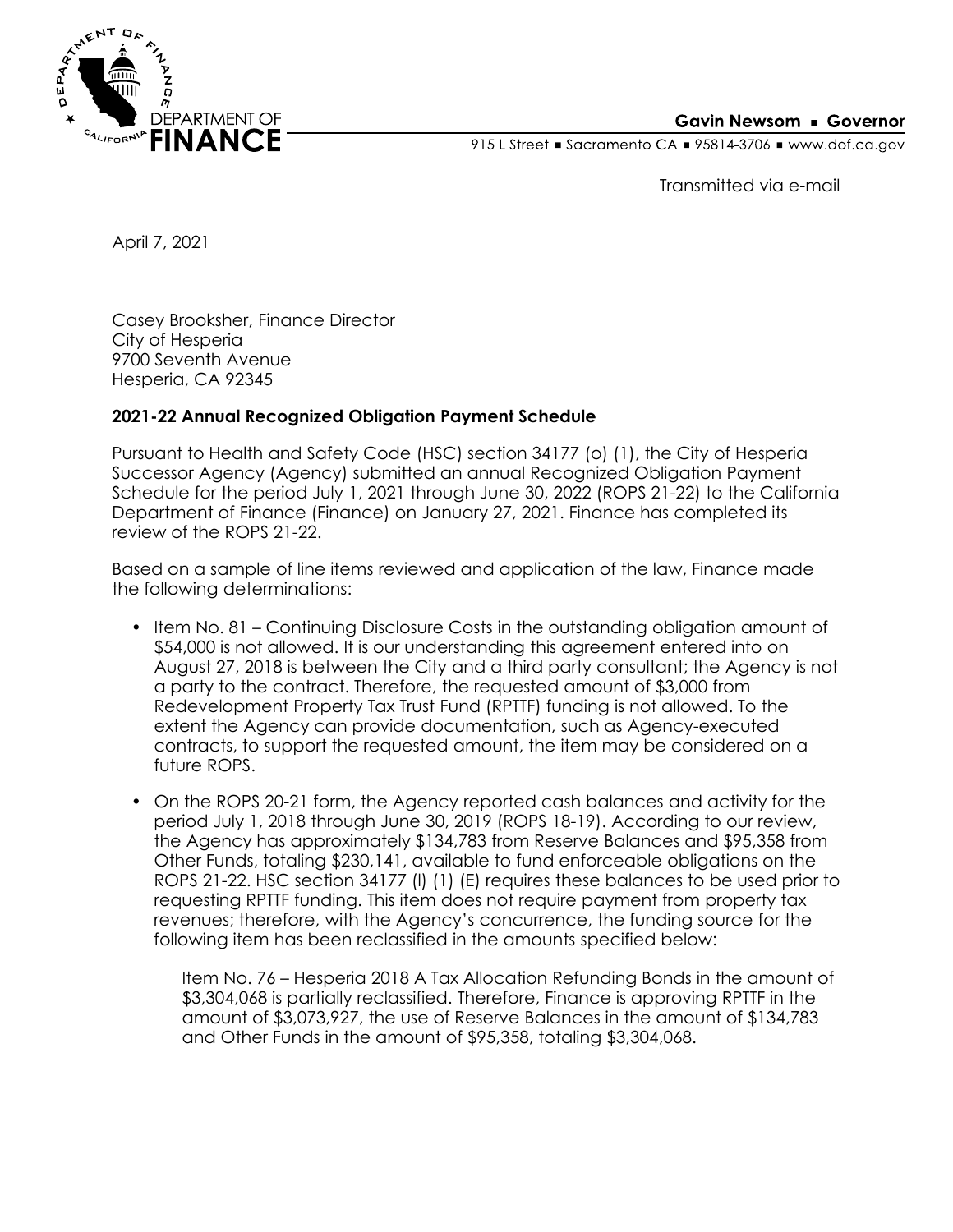Casey Brooksher April 7, 2021 Page 2

Pursuant to HSC section 34186, successor agencies are required to report differences between actual payments and past estimated obligations (prior period adjustments) for the ROPS 18-19 period. The ROPS 18-19 prior period adjustment (PPA) will offset the ROPS 21-22 RPTTF distribution. The amount of RPTTF authorized includes the PPA resulting from the County Auditor-Controller's review of the PPA form submitted by the Agency.

The Agency's maximum approved RPTTF distribution for the reporting period is \$9,396,970, as summarized in the Approved RPTTF Distribution table (see Attachment).

RPTTF distributions occur biannually, one distribution for the July 1, 2021 through December 31, 2021 period (ROPS A period), and one distribution for the January 1, 2022 through June 30, 2022 period (ROPS B period), based on Finance's approved amounts. Since this determination is for the entire ROPS 21-22 period, the Agency is authorized to receive up to the maximum approved RPTTF through the combined ROPS A and B period distributions.

Except for the adjusted items, Finance does not object to the remaining items listed on the ROPS 21-22. If the Agency disagrees with our determination with respect to any items on the ROPS 21-22, except items which are the subject of litigation disputing our previous or related determinations, the Agency may request a Meet and Confer within five business days from the date of this letter. The Meet and Confer process and guidelines are available on our website:

### [http://dof.ca.gov/Programs/Redevelopment/Meet\\_And\\_Confer/](http://dof.ca.gov/Programs/Redevelopment/Meet_And_Confer/)

The Agency must use the RAD App to complete and submit its Meet and Confer request form.

Absent a Meet and Confer, this is our final determination regarding the obligations listed on the ROPS 21-22. This determination only applies to items when funding was requested for the 12-month period. If a determination by Finance in a previous ROPS is currently the subject of litigation, the item will continue to reflect the determination until the matter is resolved.

The ROPS 21-22 form submitted by the Agency and this determination letter will be posted on our website:

## <http://dof.ca.gov/Programs/Redevelopment/ROPS/>

This determination is effective for the ROPS 21-22 period only and should not be conclusively relied upon for future ROPS periods. All items listed on a future ROPS are subject to Finance's review and may be adjusted even if not adjusted on this ROPS or a preceding ROPS. The only exception is for items that have received a Final and Conclusive determination from Finance pursuant to HSC section 34177.5 (i). Finance's review of Final and Conclusive items is limited to confirming the scheduled payments as required by the obligation.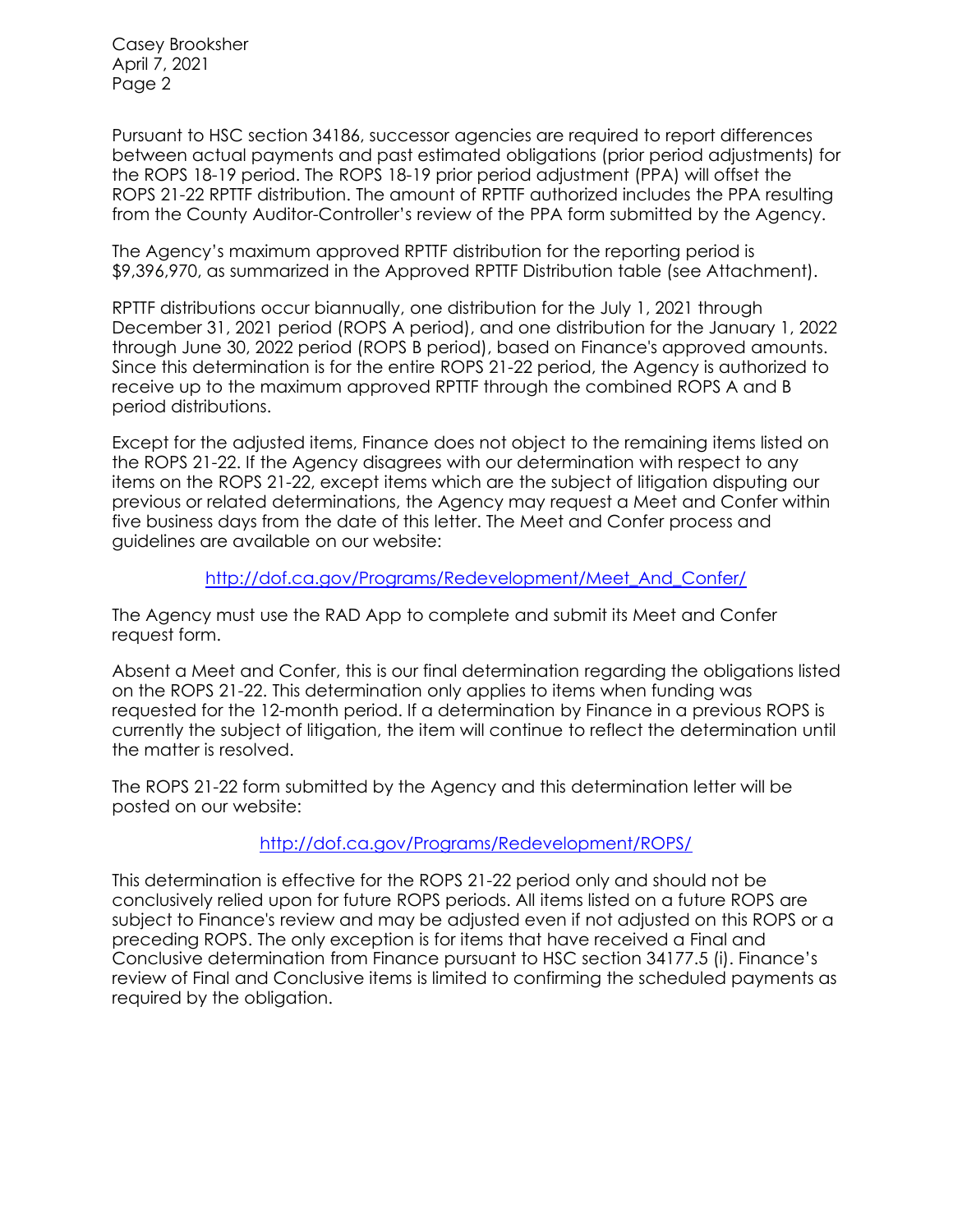Casey Brooksher April 7, 2021 Page 3

The amount available from the RPTTF is the same as the amount of property tax increment available prior to the enactment of the redevelopment dissolution law. Therefore, as a practical matter, the ability to fund the items on the ROPS with property tax increment is limited to the amount of funding available to the Agency in the RPTTF.

Please direct inquiries to Anna Kyumba, Supervisor, or Daisy Rose, Staff, at (916) 322-2985.

Sincerely,

JENNIFER WHITAKER Program Budget Manager

Linda Santillano, Chief Deputy, Property Tax, San Bernardino County cc: Anne Duke, Deputy Finance Director, City of Hesperia